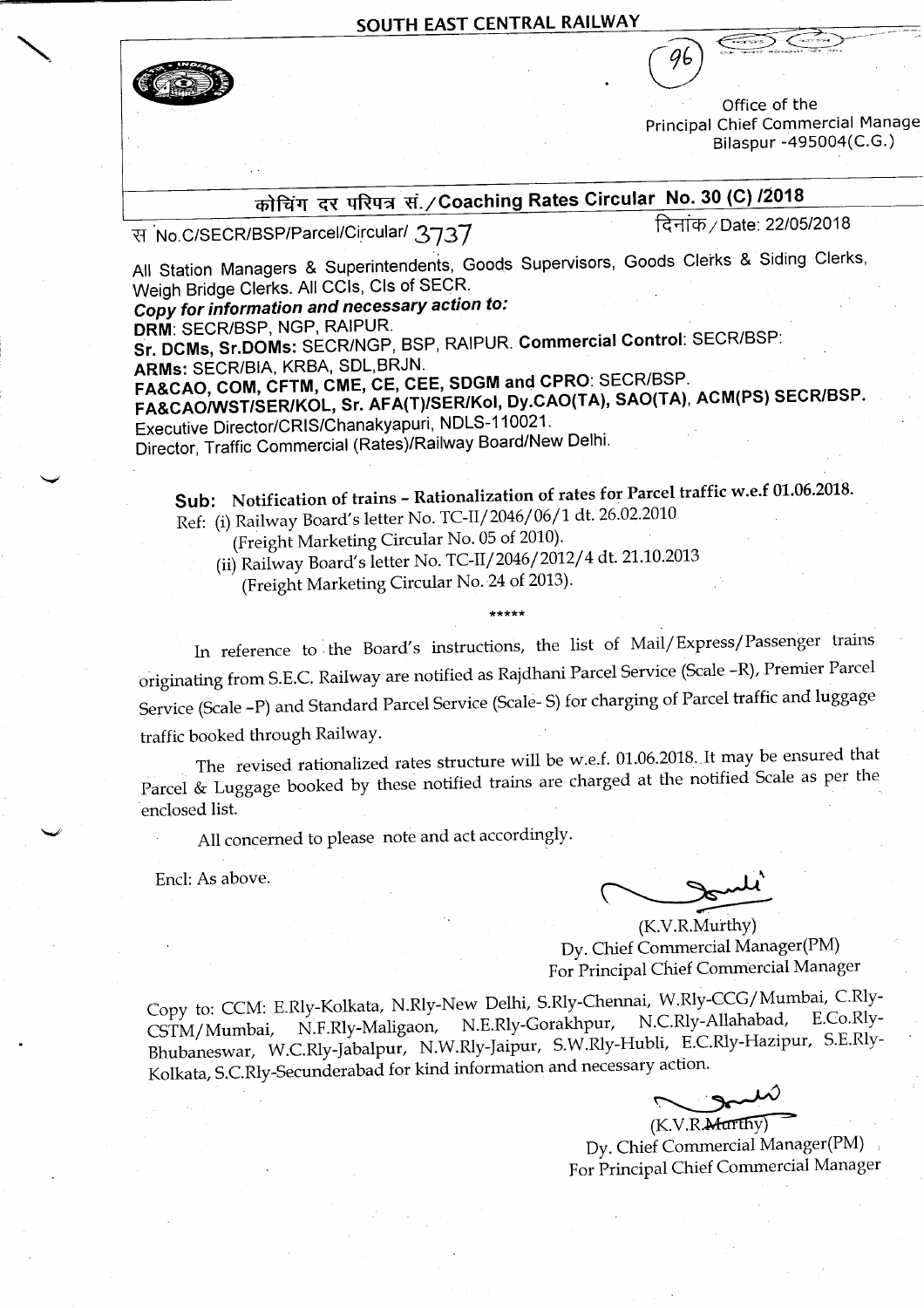## SECR Coaching Rates Circular No. 30(C)/2018



## Rationalization of rates of Parcel/Luggage traffic w.e.f. 01.06.2018

|                |           |             |             |                            | ັ             |              |
|----------------|-----------|-------------|-------------|----------------------------|---------------|--------------|
| SI.            | Train No. | From        | To          | Name of the train          |               | Scale        |
| No.            |           |             |             |                            | Scale         | Scale        |
|                |           |             |             |                            | applicable    | applicable   |
|                |           |             |             |                            | for Parcel    | for Luggage  |
|                |           |             |             |                            | booking       | booking      |
|                |           |             |             |                            |               |              |
| $\mathbf{1}$   | 12252     | <b>KRBA</b> | <b>YPR</b>  | Wainganga Exp.             | $\mathbb{R}$  | L            |
| $\overline{2}$ | 12823     | <b>DURG</b> | <b>NZM</b>  | Sampark Kranti Exp         | $\mathbb R$   | L            |
| 3              | 15160     | <b>DURG</b> | <b>CPR</b>  | Sarnath Exp.               | $\mathbb{R}$  | L            |
| $\overline{4}$ | 12853     | <b>DURG</b> | <b>BPL</b>  | Amarkantak Exp.            | R             | $\mathbf{L}$ |
| 5              | 13287     | <b>DURG</b> | <b>DNR</b>  | South Bihar Exp.           | $\mathbb{R}$  | L            |
| 6              | 17481     | <b>BSP</b>  | <b>TPTY</b> | BSP-TPTY Exp.              | $\mathbb{R}$  | L            |
| 7              | 18236     | <b>BSP</b>  | <b>BPL</b>  | <b>BSP- BPL Fast Pass.</b> | $\mathbb{R}$  | L            |
| 8              | 18237     | <b>BSP</b>  | <b>ASR</b>  | Chhattisgarh Exp.          | $R^+$         | L            |
| $\overline{9}$ | 12409     | <b>RIG</b>  | <b>NZM</b>  | Gondwana Exp.              | $\mathbb{R}$  | L            |
| 10             | 18234     | <b>BSP</b>  | <b>INDB</b> | Narmada Exp.               | $\mathbb{R}$  | L            |
| 11             | 58229     | <b>BSP</b>  | <b>REWA</b> | Passenger                  | $\mathbb{R}$  | $\cdot L$    |
| 12             | 58114     | <b>BSP</b>  | <b>TATA</b> | Passenger                  | ${\mathbb R}$ | L            |
| 13             | 18203     | <b>DURG</b> | CNB         | Betwa Exp.                 | $\mathbb{R}$  | $\mathbf L$  |
| 14             | 58214     | <b>BSP</b>  | <b>JSG</b>  | Passenger                  | $\mathbb{R}$  | L            |
| 15             | 18240     | <b>NGP</b>  | <b>BSP</b>  | Shivnath Exp.              | $\mathbb R$   | L            |
| 16             | 58112     | <b>ITR</b>  | <b>TATA</b> | Passenger                  | $R^+$         | $\mathbf{L}$ |
| 17             | 18201     | <b>DURG</b> | <b>NTV</b>  | DURG-NTV Exp.              | ${\mathbb R}$ | $\mathbf L$  |
| 18             | 12856     | <b>NGP</b>  | <b>BSP</b>  | <b>Intercity Exp</b>       | $\mathbb R$   | $L$ .        |
| 19             | 58118     | G           | JSG         | Passenger                  | ${\mathbb R}$ | L            |
| 20             | 18426     | <b>DURG</b> | PURI        | DURG-PURI Exp.             | $\mathbb{R}$  | L            |
| 21             | 18205     | <b>DURG</b> | <b>NTV</b>  | DURG-NTV Exp.              | ${\mathbb R}$ | L            |
| 22             | 18517     | <b>KRBA</b> | <b>VSKP</b> | Link Express               | $\mathbb{R}$  | $\mathbf{L}$ |
| 23             | 58529     | <b>DURG</b> | <b>VSKP</b> | DURG - VSKP Pass           | ${\mathbb R}$ | L            |
| 24             | 12549     | <b>DURG</b> | <b>JAT</b>  | DURG - JAT Exp             | $\mathbb{R}$  | $L \cdot$    |
| 25             | 22647     | <b>KRBA</b> | <b>TVC</b>  | KRBA-TVC Exp.              | $\mathbb{R}$  | L            |
|                |           |             |             |                            |               |              |

(A) Trains notified for Rajdhani Parcel Service "Scale -R" & Luggage Service

Page 1 of 3

उप मुख्य वाणिज्य प्रबंधक (यात्री विपणन) Manager (PM) South East Central Railway. Chief Commercia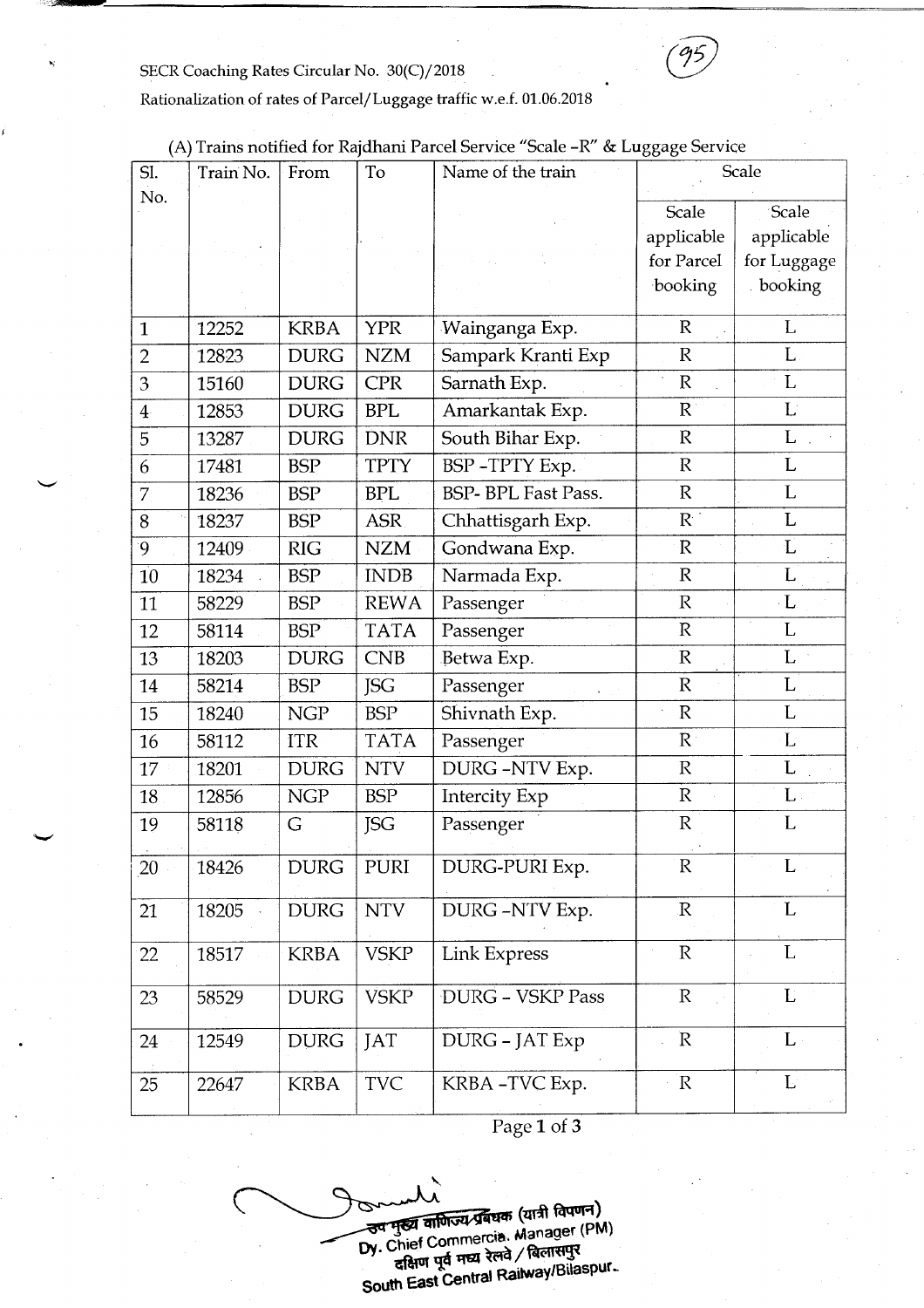COUSECR Coaching Rates Circular No. 30 (C)/2018

| 26    | 22843 | <b>BSP</b>   | <b>PNBE</b>  | BSP- PNBE Exp.  | $\mathbb{R}$ |              |
|-------|-------|--------------|--------------|-----------------|--------------|--------------|
| 27    | 18215 | <b>DURG</b>  | <b>JAT</b>   | DURG-JAT Exp.   | $\mathbb{R}$ | L            |
| 28    | 18207 | <b>DURG</b>  | JP           | DURG-JP Exp;    | $\mathbb{R}$ | L            |
| 29    | 58206 | <b>ITR</b>   | $\mathbb{R}$ | Passenger       | $\mathbb{R}$ | L            |
| 30    | 12441 | <b>BSP</b>   | <b>NDLS</b>  | Rajdhani Exp.   | $\mathbb{R}$ | $L^{\pm}$    |
| 31    | 15232 | G            | <b>BJU</b>   | $G - B$ JU Exp  | $\mathbb{R}$ | L            |
| 32    | 58527 | $\mathbb{R}$ | <b>VSKP</b>  | R-VSKP Pass.    | $\mathbb{R}$ | L            |
| 33    | 58207 | $\mathbb{R}$ | <b>BWIP</b>  | R-BWIP Pass.    | $R^{\circ}$  | $\mathbf{L}$ |
| 34    | 58218 | $\mathbb{R}$ | <b>TIG</b>   | R-TIG Pass      | $\mathbb{R}$ | L            |
| 35    | 12851 | <b>BSP</b>   | <b>MAS</b>   | BSP-MAS Exp.    | $\mathbb{R}$ | Ľ            |
| $-36$ | 18243 | <b>BSP</b>   | <b>BGKT</b>  | BSP - BGKT Exp. | $R_{\odot}$  | L            |

## (B)Trains notified for Premiere Parcel Service "Scale -P" & Luggage Service

| S.No.          | Train No. | From        | To          | Name of the train     | Scale          |               |
|----------------|-----------|-------------|-------------|-----------------------|----------------|---------------|
|                |           |             |             |                       | Scale          | Scale         |
|                |           |             |             |                       | applicable     | applicable    |
|                |           |             |             |                       | for Parcel     | for Luggage   |
|                |           |             |             |                       | booking        | booking       |
|                |           |             |             |                       |                |               |
| $\mathbf{1}$   | 12106     | G           | <b>CSTM</b> | Vidarbh Exp.          | $\mathbf{P}$   | L             |
| $\overline{2}$ | 12849     | <b>BSP</b>  | PA          | BSP-PA Exp.           | $P_{\cdot}$    | L             |
| 3              | 11040     | G           | <b>KOP</b>  | Mahrastra Exp.        | $\mathbf{P}$   | L             |
| $\overline{4}$ | 58802     | G           | <b>BPQ</b>  | G-BPQ Pass.           | $\mathbf{P}$   | L             |
| 5              | 18241     | <b>DURG</b> | <b>ABKP</b> | DURG-ABKP Exp.        | $\mathbf{P}$   | L             |
| 6              | 58219     | <b>BSP</b>  | <b>CHRM</b> | <b>BSP-CHRM Pass.</b> | $\mathbf{P}$   | L             |
| 7              | 14623     | <b>CWA</b>  | <b>DEE</b>  | CWA-DEE Exp.          | $\mathbf P$    | L             |
| 8              | 18213     | <b>DURG</b> | IP          | DURG-JP Exp           | $\mathbf{P}$   | L             |
| 9              | 18211     | <b>DURG</b> | <b>IDB</b>  | DURG-JDB Exp.         | $\overline{P}$ | . $\mathbf L$ |

Page 2 of 3

(PM) Dy. Chief Commercial / बिलासपुर South East Central Railway/Bilaspur.